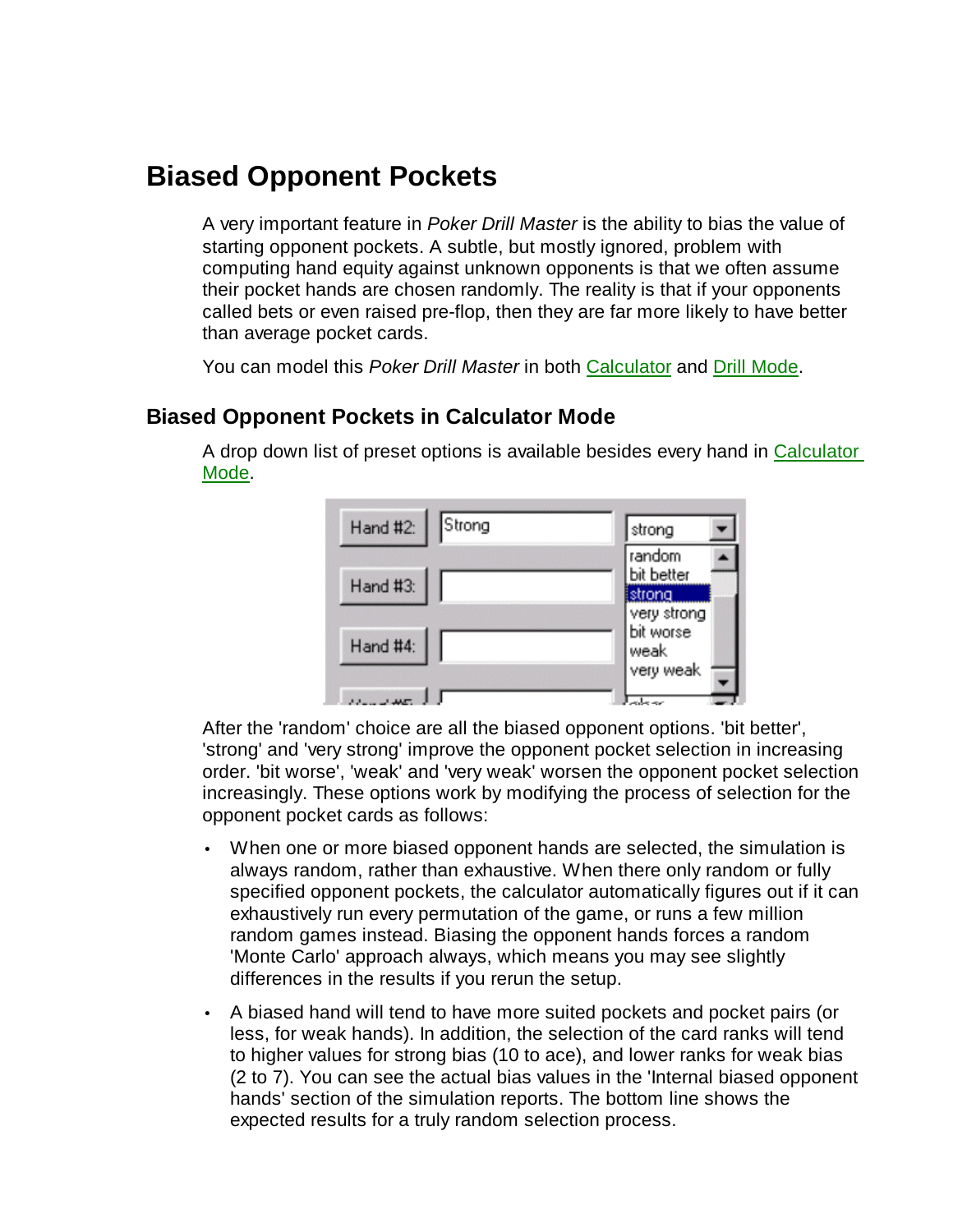| Bias        |        | Suited pocket %  Unsuited pocket %  Pocket pairs % |        |
|-------------|--------|----------------------------------------------------|--------|
| Bit better  | 36.36% | 54.55%                                             | 9.09%  |
| Strong      | 48.48% | 36.36%                                             | 15.15% |
| Very strong | 54.55% | 27.27%                                             | 18.18% |
| Bit worse   | 13.79% | 82.76%                                             | 3.45%  |
| lweak       | 9.76%  | 87.80%                                             | 2.44%  |
| Very weak   | 4.49%  | 94.38%                                             | 1.12%  |
| Random      | 23.53% | 70.59%                                             | 5.88%  |

Internal biased opponent hands probabilities:

Internal biased opponent rank probabilities:

| Bias                                                                    | 2        | 3                                                                                                          | 4 | 5 | 6 | 8 |
|-------------------------------------------------------------------------|----------|------------------------------------------------------------------------------------------------------------|---|---|---|---|
| Bit better                                                              | $4.76\%$ | 4.76%    4.76%    4.76%    4.76%    4.76%   4.76                                                           |   |   |   |   |
| Strong                                                                  | $4.00\%$ | $\parallel$ 4.00% $\parallel$ 4.00% $\parallel$ 4.00% $\parallel$ 4.00% $\parallel$ 4.00% $\parallel$ 4.00 |   |   |   |   |
| Very strong   3.57%    3.57%    3.57%    3.57%    3.57%    3.57%   3.57 |          |                                                                                                            |   |   |   |   |
| Bit worse                                                               |          | 9.52%    9.52%    9.52%    9.52%    9.52%    9.52%   9.52                                                  |   |   |   |   |
| weak                                                                    |          | 10.53%  10.53%  10.53%  10.53%  10.53%  10.53%  5.26                                                       |   |   |   |   |
| Very weak   13.64%   9.09%    9.09%    9.09%    9.09%   13.64%  9.09    |          |                                                                                                            |   |   |   |   |
| Random                                                                  |          | 7.69%   7.69%   7.69%   7.69%   7.69%   7.69%   7.65                                                       |   |   |   |   |

 $\Omega$ 

• Each 1000 random rounds in the calculator simulation will choose a different biased opponent pockets. The process of choosing non-overlapping biased opponent hands is time consuming, so it is only done every 1000 rounds. Selecting biased opponent hands results is slower simulations compared to random opponents, but the net effect is much more realistic and conservative equity values.

Let's look at an example of how biased opponent hands can have a real impact on your decisions and value of your hands. Consider the following table from Drill Mode. You have a middle pair against one opponent.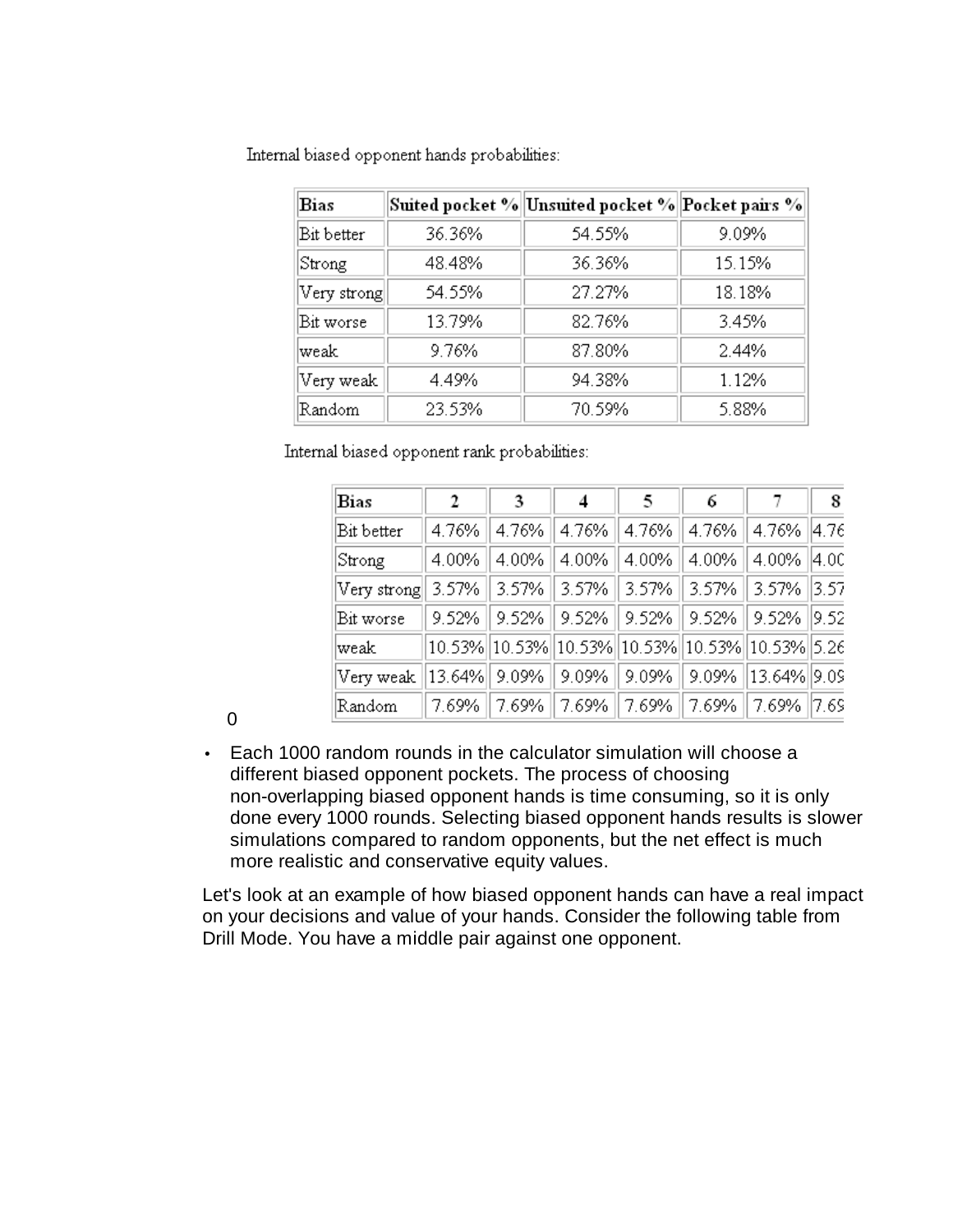

If we copy this to Calculator Mode and assume our opponent has a random hand, then we have a healthy 75% equity.

|                     |                    | Poker Drill Master - Calculator mode                                             |           |  |           |                                                                                                   |  |           |  |
|---------------------|--------------------|----------------------------------------------------------------------------------|-----------|--|-----------|---------------------------------------------------------------------------------------------------|--|-----------|--|
| File                | Command            | Help<br>View                                                                     |           |  |           |                                                                                                   |  |           |  |
|                     | DC SO ?            |                                                                                  |           |  |           |                                                                                                   |  |           |  |
| Board:              |                    | 2c 4d 7d Kh 9s                                                                   |           |  |           | - Board/Hand buttons: set corresponding cards<br>- Or, specify the cards manually (i.e. 4d th ks) |  |           |  |
| <b>Player hands</b> |                    |                                                                                  |           |  |           |                                                                                                   |  |           |  |
| Hand #1:            | 9c8c               |                                                                                  | [presets] |  | Hand #6:  |                                                                                                   |  | [presets] |  |
| Hand #2:            | Random             |                                                                                  | [presets] |  | Hand #7:  |                                                                                                   |  | [presets] |  |
| Hand #3:            |                    |                                                                                  | [presets] |  | Hand #8:  |                                                                                                   |  | [presets] |  |
| Hand #4:            |                    |                                                                                  | [presets] |  | Hand #9:  |                                                                                                   |  | [presets] |  |
| Hand #5:            |                    |                                                                                  | [presets] |  | Hand #10: |                                                                                                   |  | [presets] |  |
| Report:             |                    |                                                                                  |           |  |           |                                                                                                   |  |           |  |
|                     |                    | Hand probabilities summary:                                                      |           |  |           |                                                                                                   |  |           |  |
|                     |                    | Hand #  Hand cards  Win %  Lose %  Tie %  Equity %                               |           |  |           |                                                                                                   |  |           |  |
|                     | 1                  | 9c 8c                                                                            |           |  |           | 75.15%   24.24%  0.61%   75.45%                                                                   |  |           |  |
|                     | N/A                | Random                                                                           |           |  |           | 24.24% 75.15% 0.61% 24.55%                                                                        |  |           |  |
|                     | المعمد تكذا المملة | - Equity: the expected return % for the hand per unit bet $(>$ % win rate due to |           |  |           |                                                                                                   |  |           |  |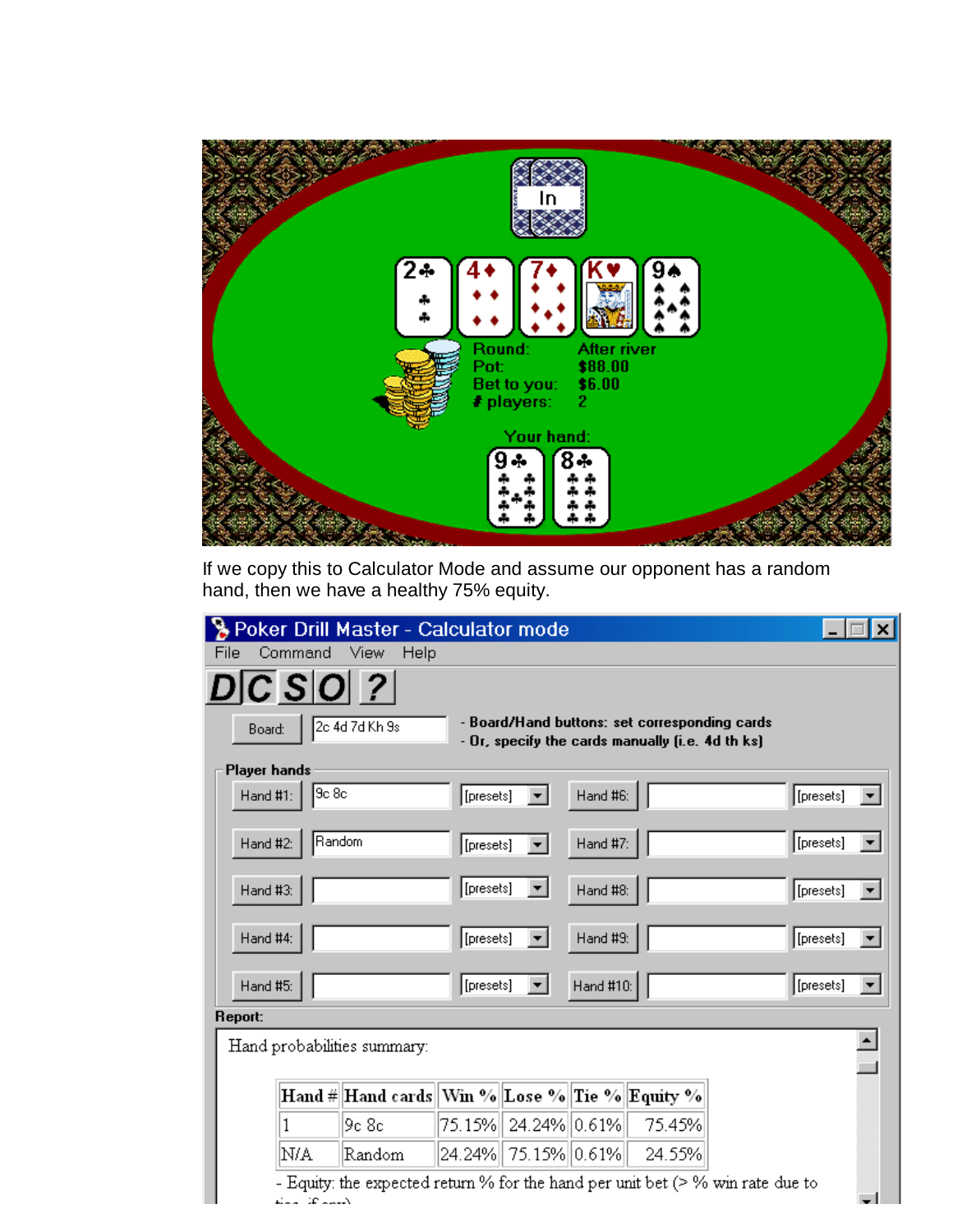|               | Hand #  Hand cards  Win %  Lose %  Tie %  Equity % |  |                                         |                                                                                  |
|---------------|----------------------------------------------------|--|-----------------------------------------|----------------------------------------------------------------------------------|
|               | l9c 8c.                                            |  | 75.15%   24.24%  0.61%   = 75.45%       |                                                                                  |
| N/A           | Random                                             |  | $  24.24\%  75.15\%  0.61\%  24.55\%  $ |                                                                                  |
| ties, if any) |                                                    |  |                                         | - Equity: the expected return % for the hand per unit bet $(>$ % win rate due to |
|               |                                                    |  |                                         |                                                                                  |

But suppose the player raised pre-flop, and we think they have a very strong starting pocket hand instead.

|                                  | Poker Drill Master - Calculator mode                                              |                                                  |           |                 |           |  |
|----------------------------------|-----------------------------------------------------------------------------------|--------------------------------------------------|-----------|-----------------|-----------|--|
| Command<br>File                  | View<br>Help                                                                      |                                                  |           |                 |           |  |
| Board:                           | 2c 4d 7d Kh 9s                                                                    | - Board/Hand buttons: set corresponding cards    |           |                 |           |  |
|                                  |                                                                                   | - Or, specify the cards manually (i.e. 4d th ks) |           |                 |           |  |
| Player hands<br>9c8c<br>Hand #1: | [presets]                                                                         |                                                  | Hand #6:  |                 | [presets] |  |
| Very strong<br>Hand #2:          |                                                                                   | very strong v                                    | Hand #7:  |                 | [presets] |  |
| Hand #3:                         | [presets]                                                                         |                                                  | Hand #8:  |                 | [presets] |  |
| Hand #4:                         | [presets]                                                                         | ▾∣                                               | Hand #9:  |                 | [presets] |  |
| Hand #5:                         | [presets]                                                                         | ▾╎                                               | Hand #10: |                 | [presets] |  |
| Report:                          |                                                                                   |                                                  |           |                 |           |  |
| Hand probabilities summary:      |                                                                                   |                                                  |           |                 |           |  |
|                                  | Hand #  Hand cards  Win %  Lose %  Tie %  Equity %                                |                                                  |           |                 |           |  |
| 1                                | l9c 8c                                                                            | 57.44%   42.44%  0.12%   = 57.50%                |           |                 |           |  |
| 2                                | Very strong   42.44%   57.44%   0.12%   42.50%                                    |                                                  |           |                 |           |  |
|                                  | - Equity: the expected return % for the hand per unit bet $($ > % win rate due to |                                                  |           |                 |           |  |
| ties if any)                     |                                                                                   |                                                  |           |                 |           |  |
| <b>Evaluate</b>                  | <b>Clear</b>                                                                      | <b>Browse results</b>                            |           | <b>Previous</b> | Next      |  |

Now our equity is only 57%, only a bit better than our opponent. At 75%, we may have considered raising with the nines, but the reality is that a call is probably wiser.

Although generally our equity will worsen when we value the opponent hands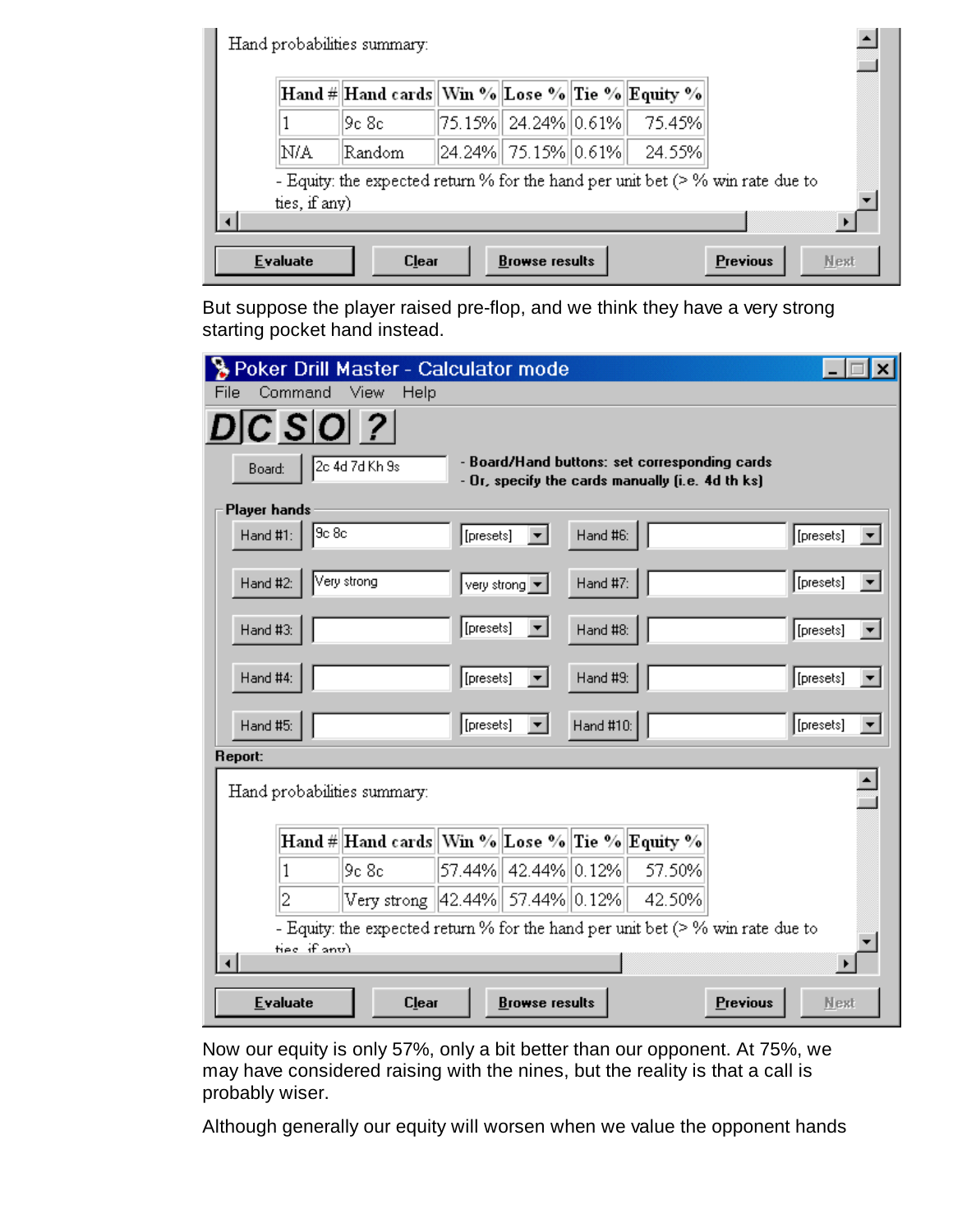more strongly, there can be some unusual cases. Consider a board of '8h 7s 4c 8d 6s' when you have '6h Kh' against 4 other opponents. With a very low pair, you'd have a slim 10% equity against purely random opponents.

|                     | Poker Drill Master - Calculator mode |                                                                                  |           |                       |           |                                                                                                   |                 |           |  |
|---------------------|--------------------------------------|----------------------------------------------------------------------------------|-----------|-----------------------|-----------|---------------------------------------------------------------------------------------------------|-----------------|-----------|--|
| File                | Command                              | <b>View</b><br>Help                                                              |           |                       |           |                                                                                                   |                 |           |  |
|                     | $ C S O $ ?                          |                                                                                  |           |                       |           |                                                                                                   |                 |           |  |
| Board:              |                                      | 8h 7s 4c 8d 6s                                                                   |           |                       |           | - Board/Hand buttons: set corresponding cards<br>- Or, specify the cards manually (i.e. 4d th ks) |                 |           |  |
| <b>Player hands</b> |                                      |                                                                                  |           |                       |           |                                                                                                   |                 |           |  |
| Hand #1:            | 6h Kh                                |                                                                                  | [presets] |                       | Hand #6:  |                                                                                                   |                 | [presets] |  |
| Hand #2:            | Random                               |                                                                                  | [presets] |                       | Hand #7:  |                                                                                                   |                 | [presets] |  |
| Hand #3:            | Random                               |                                                                                  | [presets] |                       | Hand #8:  |                                                                                                   |                 | [presets] |  |
| Hand #4:            | Random                               |                                                                                  | [presets] |                       | Hand #9:  |                                                                                                   |                 | [presets] |  |
| Hand #5:            | Random                               |                                                                                  | [presets] |                       | Hand #10: |                                                                                                   |                 | [presets] |  |
| Report:             |                                      |                                                                                  |           |                       |           |                                                                                                   |                 |           |  |
|                     |                                      | Hand probabilities summary:                                                      |           |                       |           |                                                                                                   |                 |           |  |
|                     |                                      | Hand #  Hand cards  Win %  Lose %  Tie %  Equity %                               |           |                       |           |                                                                                                   |                 |           |  |
|                     |                                      | 6h Kh                                                                            |           | 8.93% 90.68% 0.40%    |           | 9.13%                                                                                             |                 |           |  |
|                     | N/A                                  | Random                                                                           |           |                       |           | 20.27%   74.69%   5.03%   22.72%                                                                  |                 |           |  |
|                     | re.                                  | - Equity: the expected return % for the hand per unit bet $(>$ % win rate due to |           |                       |           |                                                                                                   |                 |           |  |
|                     | <b>Evaluate</b>                      | <b>Clear</b>                                                                     |           | <b>Browse results</b> |           |                                                                                                   | <b>Previous</b> | Next      |  |

But what happens if we bias the opponent hands? Surprisingly, our equity improves substantially providing an equal playing field. This may seem very strange, but the biased hands will tend to higher ranks, which means they will pair up with the board less often. Without a flush opportunity, the opponent hands are likely to be high valued cards that just didn't match the board (less chance of holding the five for a straight, or eight for the trips).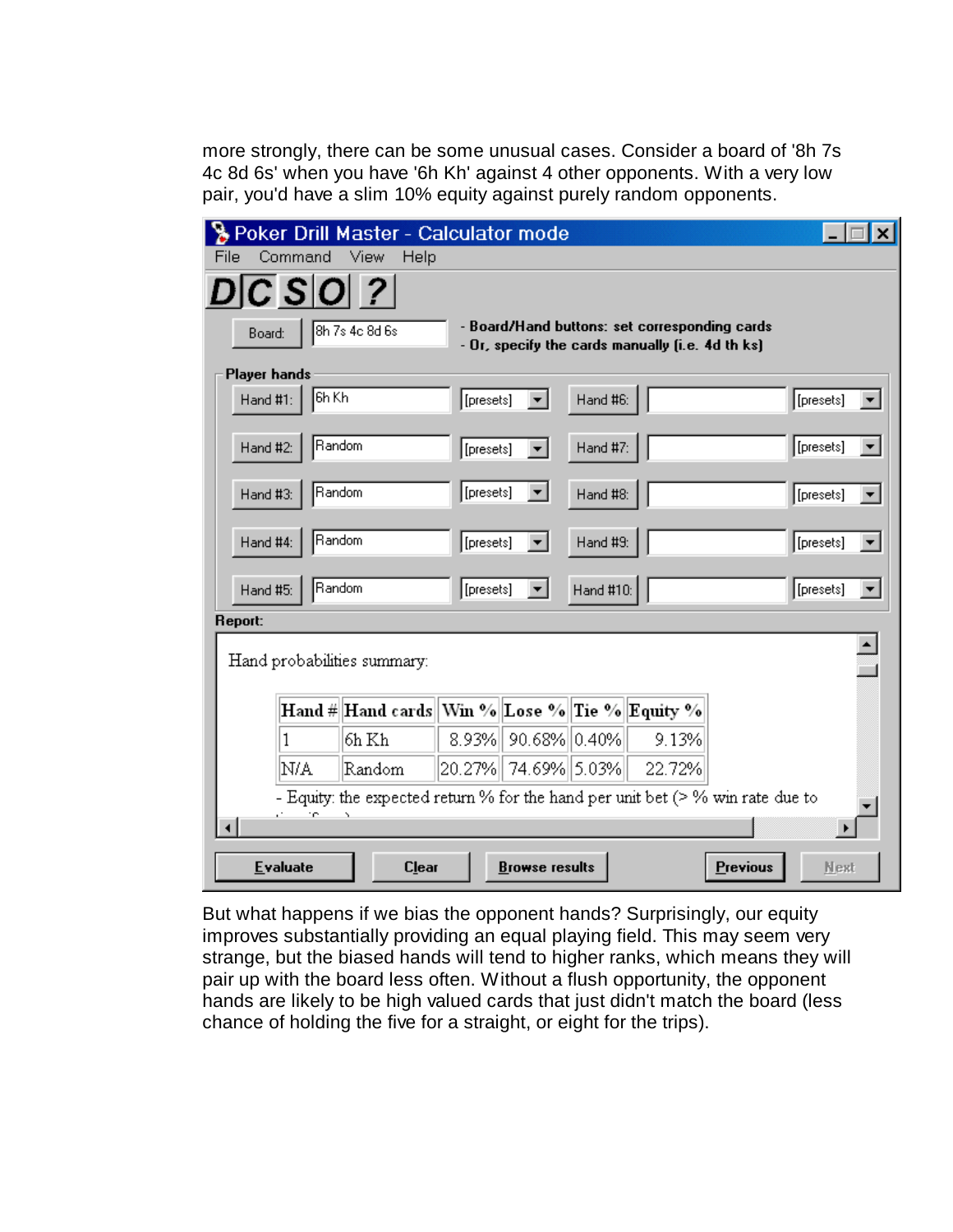Hand probabilities summary:

|    | Hand #  Hand cards  Win %  Lose %  Tie %  Equity % |                                     |        |
|----|----------------------------------------------------|-------------------------------------|--------|
| 1  | 6h Kh                                              | $ 18.23\% $ 80.99% $ 0.78\% $       | 18.62% |
| 2  | Bit better                                         | $\ 18.78\% \  79.06\% \  2.16\% \ $ | 19.85% |
| 13 | Bit better                                         | 19.15%   78.65%  2.19%              | 20.24% |
| 4  | Strong                                             | 19.86%   78.19%   1.95%             | 20.82% |
| 5  | Very strong   19.52%   78.55%  1.93%               |                                     | 20.47% |

## **Biased Opponent Pockets in Drill Mode**

Depending on the value of the 'Opponents' hand strength' setting in the Options , opponent hands in Drill Mode will be biased toward stronger pocket hands. The default is to assume that opponents that call or raise tend to have stronger starting pocket cards.

As the table display is generated by the program, the assumed strength of the each opponent hand is raised slightly as they call bets. Strong raises further strengthen opponent hands. Consider the following table in Drill Mode.

|              |                      | Poker Drill Master - Calculator mode                |           |                        |           |                                                                                                   |           |  |
|--------------|----------------------|-----------------------------------------------------|-----------|------------------------|-----------|---------------------------------------------------------------------------------------------------|-----------|--|
| File         | Command              | – View<br>Help                                      |           |                        |           |                                                                                                   |           |  |
|              | $D\overline{C}$ SO ? |                                                     |           |                        |           |                                                                                                   |           |  |
| Board:       |                      | 4s Qd 8h                                            |           |                        |           | - Board/Hand buttons: set corresponding cards<br>- Or, specify the cards manually (i.e. 4d th ks) |           |  |
| Player hands |                      |                                                     |           |                        |           |                                                                                                   |           |  |
| Hand #1:     | Ac 5d                |                                                     | [presets] |                        | Hand #6:  |                                                                                                   | [presets] |  |
| Hand #2:     | Strong               |                                                     | [presets] |                        | Hand #7:  |                                                                                                   | [presets] |  |
| Hand #3:     | Strong               |                                                     | [presets] | ▾╎                     | Hand #8:  |                                                                                                   | [presets] |  |
| Hand #4:     | <b>Bit better</b>    |                                                     | [presets] |                        | Hand #9:  |                                                                                                   | [presets] |  |
| Hand #5:     |                      |                                                     | [presets] | $\mathbf{v}$           | Hand #10: |                                                                                                   | [presets] |  |
| Report:      |                      |                                                     |           |                        |           |                                                                                                   |           |  |
|              |                      | Hand probabilities summary:                         |           |                        |           |                                                                                                   |           |  |
|              |                      | Hand #  Hand cards   Win %  Lose %  Tie %  Equity % |           |                        |           |                                                                                                   |           |  |
|              | 1                    | Ac 5d                                               |           | 10.39% 37.13% 2.47%    |           | 11.57%                                                                                            |           |  |
|              | 2                    | Strong                                              |           | 29.10%   68.77%  2.13% |           | 30.12%                                                                                            |           |  |
|              | 3                    | Strong                                              |           | 28.29%   69.53%  2.18% |           | 29.33%                                                                                            |           |  |
|              |                      |                                                     |           |                        |           |                                                                                                   |           |  |